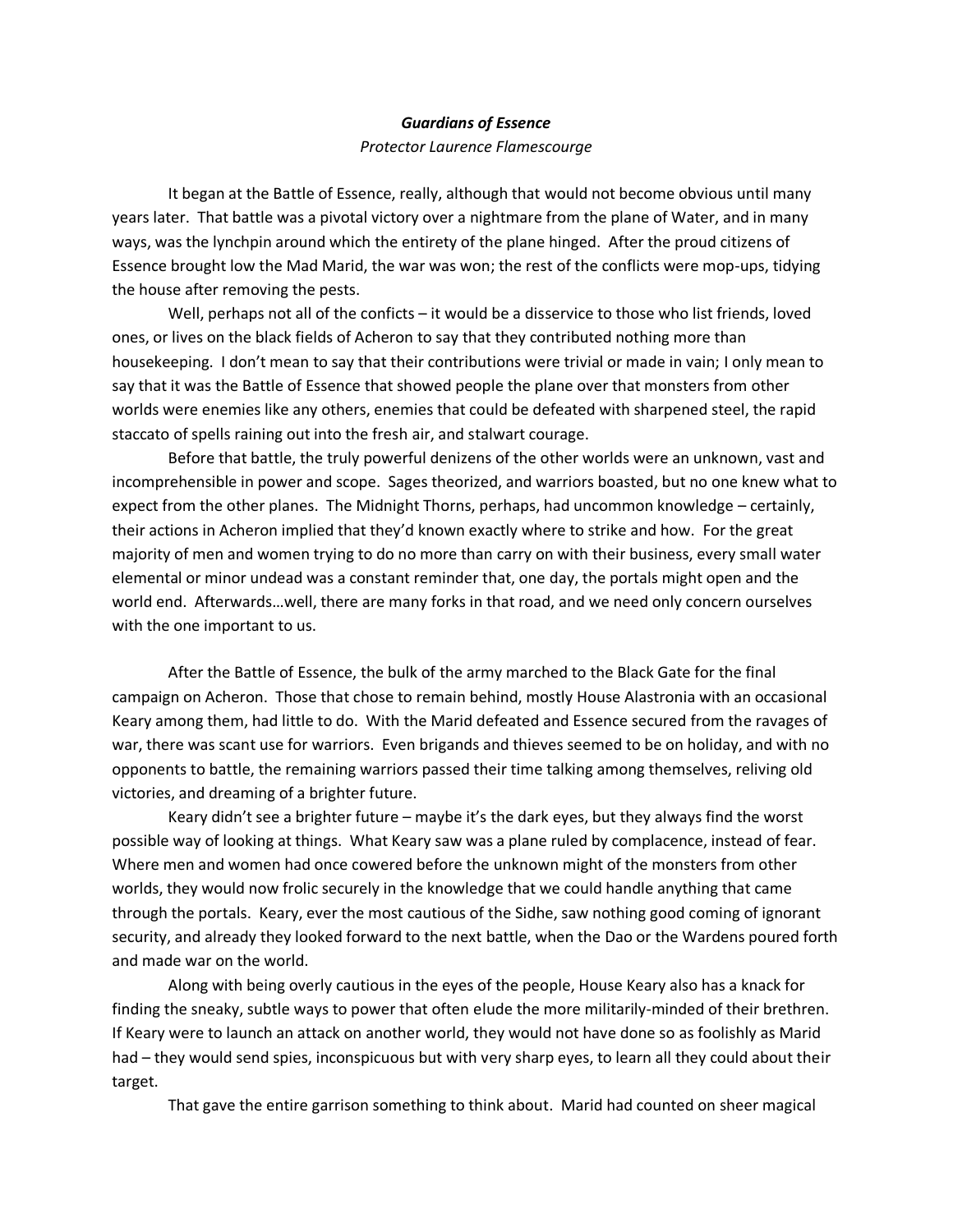power and numbers to drown the world. If he had instead waited, scouted, and attacked with precision and intent, the Battle of Essence would never have happened. It would have been the Drowning of Essence, followed quickly by the drowning of the plane, and then a battle between Marid's forces and the Deathlords. Not that anyone would have cared about the victor; by the time such a thing came to pass, all of the world would have been beyond caring, slumbering in eternal rest.

 That garrison took it upon themselves to keep the sharpest of eyes on the portals of the world; history does not record who originated the idea. Whoever it was died never knowing how much of a difference his work made; because of his ideas and his principles, disaster has been averted time and time again. He might, however, have set the tone for all of us; the nature of our work is such that, when performed correctly, is totally unnoticed.

## *The Rules*

 When I say "the nature of our work", what I mean is that we keep a weather eye on all the portals known to exist, and investigate new ones as quickly as we learn of them. It's impossible for us to be in so many places at one time, though, and so we also keep a sharp, suspicious eye on outworlders that happen to show up on the Prime. This is our home, and historically, outworlders have not been good for it.

 Contrary to the lofty goals of some of the other Orders, a good bit of our work is directly aimed at helping the common man get through his day. A raging Fire Elemental can destroy farm and farmer alike with total impunity, and some seem to take joy in doing so… right up until they realize we're standing right behind them. We're here to protect the world and its citizens from the depredations of outworlders, and we take that work very seriously at a very personal level. Kingdoms, major cities, strongholds – all of these places can mount defenses for themselves. Farmers very often cannot, and it's a sad truth that many kings don't care to sacrifice blooded warriors to defend farmers.

We care. We care to do exactly that, no matter how many of us it takes. If a Salamander gets through a portal and kills a hundred of us, the hundred-and-first will still rise to the challenge. Not that it happens often. The plane itself supports our cause, and it's a rare outworlder than can stand and fight with the best of us even individually.

Still, we're Guardians, not bloodthirsty lunatics. We didn't understand, at first, that some outworlders fall into portals on their homeworlds and wake up on the Prime bewildered, disoriented, and confused. Those outworlders aren't our enemies; every example we've ever seen of such wants nothing more than to return home to friends and family, and we accommodate them as best we can. We treat them as we would wish to be treated, were we to fall through a portal and find ourselves somewhere unfriendly.

With rare exceptions, we also don't take the fight to the other worlds. It would incredibly hypocritical of us to insist that no one come here and then turn around and start moving in someone else's world. The exceptions get a little gray, and they're probably something best explained by example.

There's a world not far from this one, an alternate Prime that leans closer to the plane of Air than our own world does. People from that place are easy to spot as outworlders; they're translucent to the eye and physically unimposing. We found out about that world from one of the people I mentioned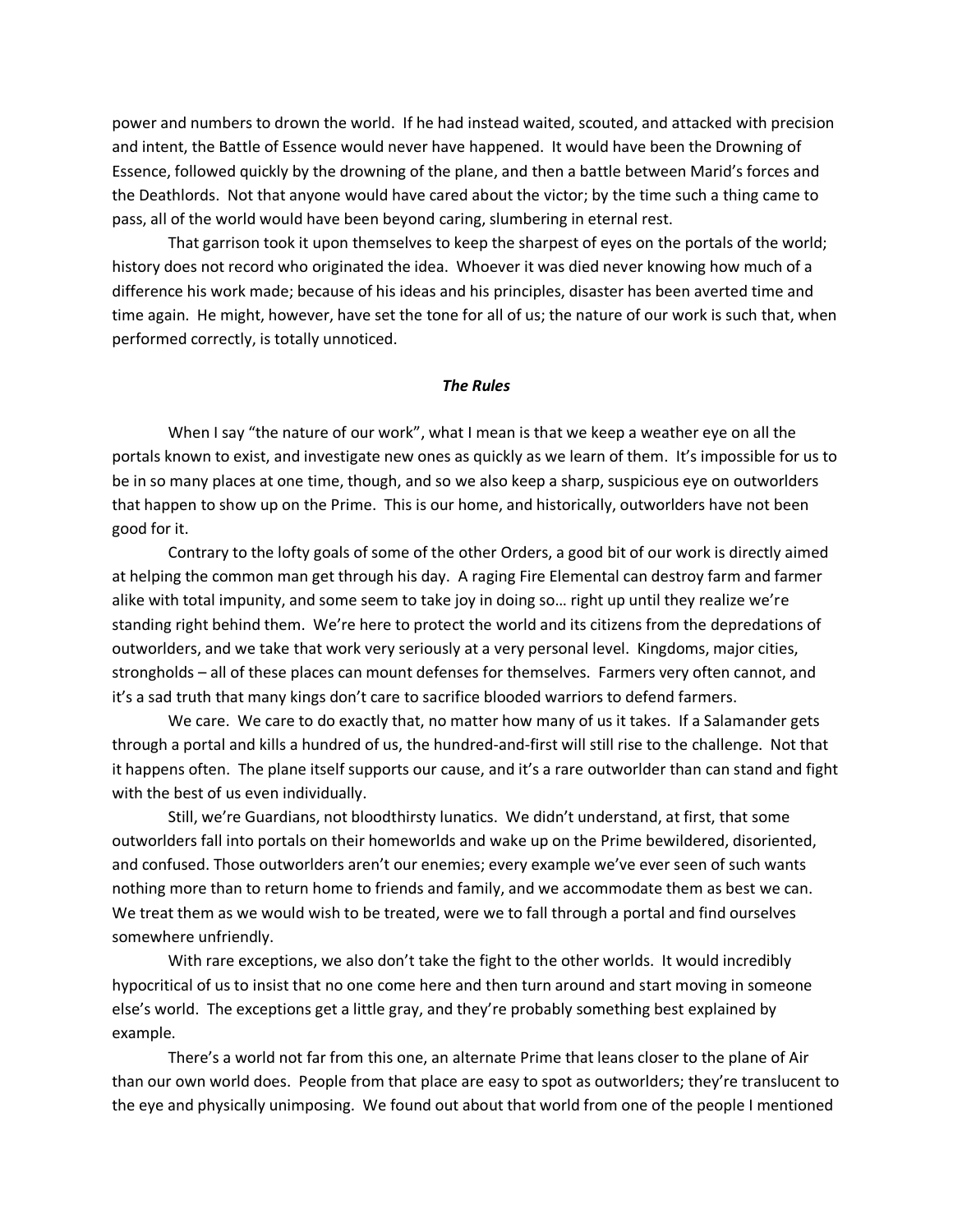earlier; he'd fallen through a portal and was actually crying and terrified when a squad of six of us approached him with weapons at the ready. We all felt pretty bad for the guy when we realized what he'd been through – waking up in a strange world is bad enough, but waking up there only to learn that you're about to die without ever seeing home again is much, much worse. Accordingly, we escorted him back to Essence and asked House Morgane to see if they could find him a road home.

They did – I don't think there's anything about the worlds that House Morgane can't find if they look hard enough, and even though they're a bunch of cynical, mirror-gazing bastards who mostly only care about how much magic they can get, this guy got to them. He really was a sad sight. Anyway – we got a map to a portal for the poor guy, and escorted him to the portal. It would reflect poorly on us and on our hospitality if we'd turned him loose with a map. I don't think the guy would have made it a hundred yards into the woods without getting eaten by something horrifying he'd never seen before, like a bear.

His attitude changed at the portal. He didn't stop crying, but now he was crying out of joy, rather than despair, and promised us all that he'd return our kindness if we ever found ourselves on his world. We thanked him, but we didn't really think much of it – the Guardians of Essence stay pretty close to home, for the most part, and this was the first we'd ever heard of this world. We didn't think it was very likely that we'd ever need to visit it, but it's the thought that counts, right?

A couple of months after we'd escorted our erstwhile companion back to his home, we found another one right at the same portal. Bigger guy, probably a warrior in his world, but no physical match for our squad. He didn't cry; he raised his weapon in a salute, crouched into a fighting stance, and prepared himself to go out like a man. That left us scratching our heads, but we worked out an understanding, and gave him an escort to the portal home.

It was less than a week before *another* Air/Prime person showed up at that exact same portal, and now it was starting to make us a little angry. We were all set to haul this one in for interrogation – to borrow an old phrase, "*Once is happenstance. Twice is coincidence. Three times is enemy action*." If that other world was just sending people over to assess our strength, that needed to be brought up with our leaders, and with the other heads of state in the world. That kind of action is a prelude to war.

That was our intention, right up until we saw the next victim. A fifteen-year-old girl. Sobbing, but not incapacitated, and just chanting "I'm sorry" into the night air. When we found her, she saw the weapons and the painful glow of our casters, and to her credit, she didn't run or try to plead with us. All she said was "Are you going to kill me now? I'm sorry I stole, and I know I have to be punished."

Are we going to kill her? Of course not – this is exactly the kind of person on our world that we try like hell to keep from dying. Where were her own guardians? Where were the warriors that were supposed to carry the shield for those that could not carry it themselves? And what kind of monster proposes to execute a fifteen year old girl for stealing? (Don't start me on deep elves, either).

So we did bring her back to Essence, and we did interrogate her, but we did so in very comfortable, pleasant surroundings, and made her stay with us as happy as possible. We did have to break her of the habit of kneeling and presenting her neck for beheading whenever she saw us get angry, and we had to break it fast, because what she said made us angry frequently.

Her story was a long one, but there are only a few relevant points, from where we stood. Her King had recently discovered the portal that led into the woods outside Essence, and was having himself a jolly time using it to exile people that he found offensive for whatever reason. What happened to her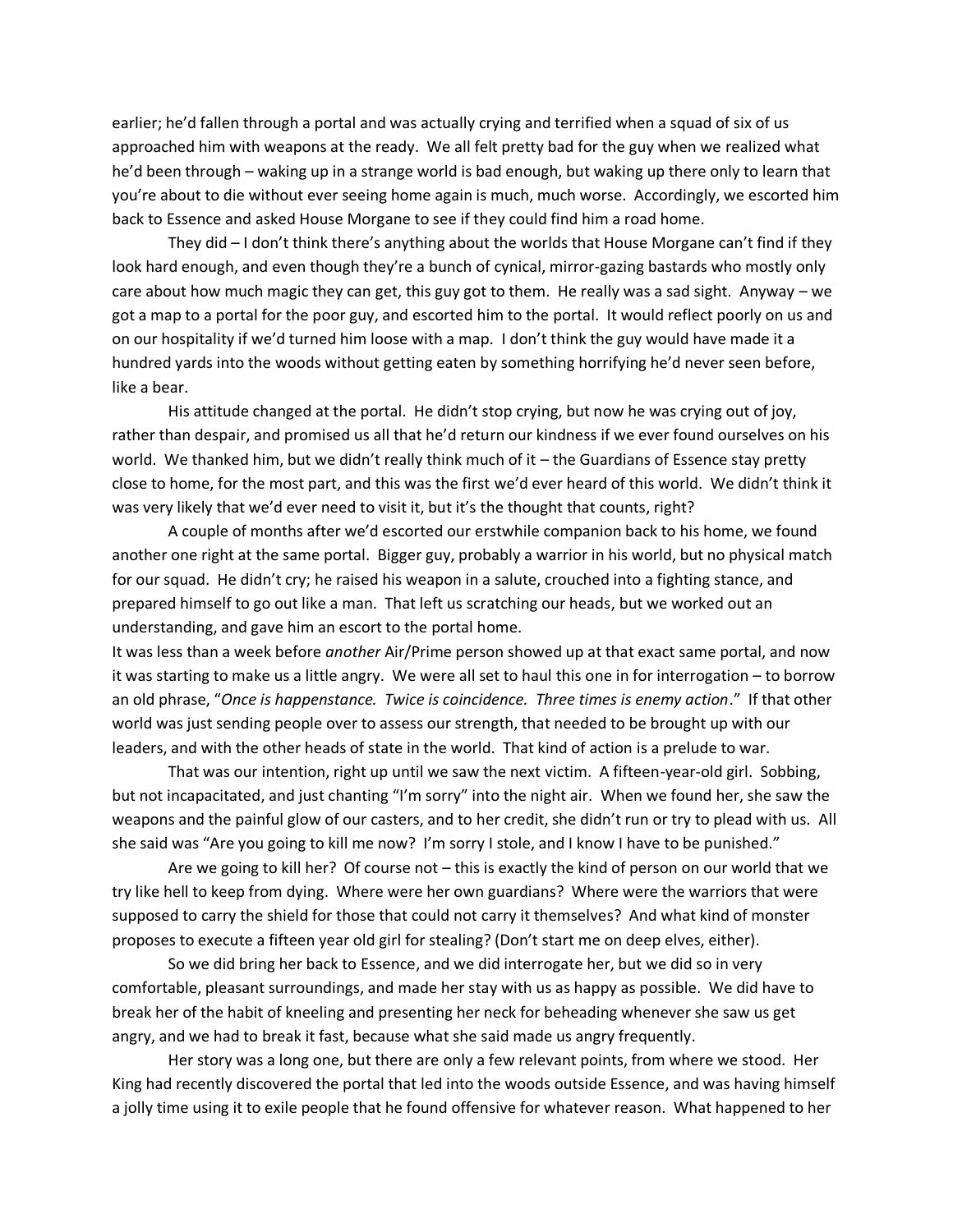Guardians? They walked her out into a forest, opened a portal, and tossed her into it. It's offensive in so many different ways that it's impossible to prioritize; Guardians being deployed to effectively murder the very people they protect, some King somewhere else using our home – *our home* – as some kind of cosmic trash bin, a convenient place to toss inconvenient people?

Wrong. That girl's still living in Essence, studying with House Morgane and advancing their collective knowledge of Wind magic and how it works with the usual magic of the prime. There was no way in hell we were sending her back across that portal – her Guardians might be total failures, but we were not following in their footsteps. This time, we weren't even following in our own. We went back to the return portal straightaway, in as large a contingent as we could field at the time – maybe two thousand of us, armed to the teeth and geared for war. We didn't really think that warriors who needed to outnumber a crying girl six-to-one were any real threat to us, but we had a point to make, and shockingly excessive force adds excellent emphasis to even the weakest of points.

We weren't wrong. The proximity of that world to Air made things lighter, including the people, and there wasn't one that could stand up against Prime-grown muscle. Their magic was serious, but so was ours, and we made it to the castle (although I still argue that "lair" would have been a better word) of King Tiredoflife without serious opposition. Our discussion with him was brief; it involved him yelling "Guards" a lot (funny, given that his Guardians were already proven failures at guarding their charges), and then being Obliterated right out of existence. Some people just won't listen; all we wanted him to do was seal that portal, but his own sense of greatness wouldn't let him take really sound advice from experts. His successor was much more amiable to our point of view… although I wonder sometimes if his amiability had anything to with the forty Obliteration sets we kept in plain sight while we were negotiating.

Mostly, we keep a watch on our world. We only take the fight to other worlds if it looks like doing so is the only way to forestall larger problems from ending up here. That's largely a philosophical choice, since we don't feel that we necessarily have a right to walk into someone else's house and cause trouble anymore than they have a right to walk into ours. There's also a practical consideration, though – some of our best skills don't work right on other worlds.

Something else we really hate: Collaborators. There are some outworlders who have learned the hard way that coming here themselves is a terrible idea, and that sending forces through the portals isn't a lot better. Those enterprising types have hit on the idea of bribing or threatening citizens of the Prime towards doing their ugly work for them. We have a word for people who accept such bribes or fold before such threats: *Traitors*.

That's treason on a grander scale than almost any other. Betraying your lord is one thing. Betraying your kingdom is another. Betraying your entire world and all the people in it, just for the sake of some shiny coins or weird magic items is about the worst thing you can do. The outworld monsters we at least understand, even while we hate them – we have something they want, and they're willing to fight to get it. The traitors, we don't understand at all, and we have no mercy or sympathy for them. If you sell out your plane for the sake of being a Duke when your master succeeds in his invasion, you're in for at least two ugly surprises. You'll never be a Duke because your master will never succeed, and what you will be in is a world of shit when we finally put the pieces together and nail you as a traitor.

On the downside, that tactic is as effective as the outworlders might like. We don't have any special way of determining that any given individual is a traitor, any more than lords and kings know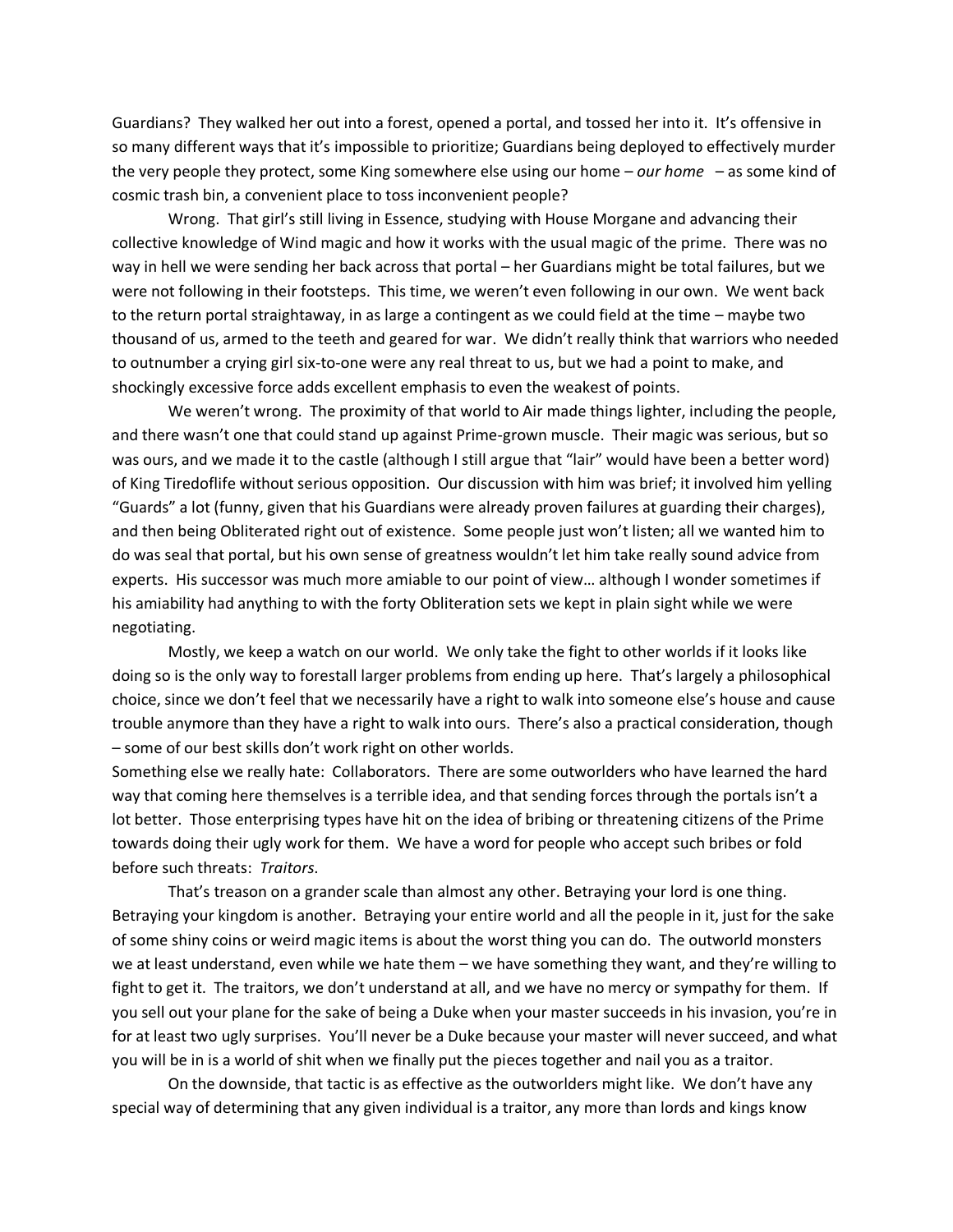when their people are selling them out. Even when we find them, our skills are not well-suited to managing such people; we're here to fight for the citizens of the Prime, not to kill them, and as a consequence, we have to resort to our more mundane combat skills.

What we don't have to do is put up with this; if you're an outworld monster who's playing this game, we'll eventually get your name and location out of one of your traitors, and when we do, we'll take whatever measures are necessary to put a permanent end to your influence here. Many have tested us on this point, over the years, and so far, there are no survivors of the attempt. Ask the previous Darkness how things turned out for him and his Annukai traitors.

 In the beginning, when we first started out, we had a very clear, black-and-white line drawn. If you're not from here, then you either need to be killed or sent back home peacefully, depending on how you acted on the Prime. As the years went by, things got a little more grey (as things have a way of doing), and we're not exactly the same now as our predecessors were right after the war at the end of the  $3<sup>rd</sup>$  age.

## *The Present*

 In the intervening years, we've seen a third category emerge, one that's neither conqueror nor victim. With so many mages, so many merchants, and so many portals on the Prime, it was (in hindsight, anyway) inevitable that eventually someone would start opening extraplanar trade routes. There's also a growing tourist trade, for outworlders that just want a look around, and maybe a vacation from home. We had to add a third category for outworlders that had legitimate business on the Prime, although it'd be a lie to say that the Guardians really liked it.

 So. We started issuing visas; essentially, a document outlining that a given outworlder has legitimate business here, and a length of time he's allowed to remain before action will be taken to remove him. Also, any outworlder that's in the company of a Guardian of Essence is automatically considered acceptable – that Guardian wouldn't be there if he weren't. They'd either be walking towards an exit portal, or else one of them would be dead.

 Merchant visas generally last between a day and a month. Tourist visas, as much as they make our collective skin crawl, are rarely granted for more than two weeks. Personal visas, given to those outworlders who have family or very close friends on the Prime, occasionally last indefinitely – they've got an emotional tie here, and that makes it less like that they'll be running around the world causing trouble for the people here.

 For summoned creatures, those brought to the Prime by the actions of a resident, the case is a touch different. We hold the summoners responsible for the actions of their charges. Don't summon anything here unless you really trust it or you can exert perfect control over it. If you whistle up a Fire Elemental and it goes tearing off across the plane leaving a fiery trail of destruction in its wake, we'll be having a chat with you after we put down the immediate threat.

 Also, while it was very rare in the past, as more scholars open more portals and deal with more outworlders, it's becoming increasingly common that some outworlder will decide that the Prime is much nicer than whatever hell they come from is, and they'll want to move here on a permanent basis. We hated this, passionately, for a very long time, and only barely tolerated it at the express orders of High King Donovan. We still don't like it, but there are some outworlders that have managed to live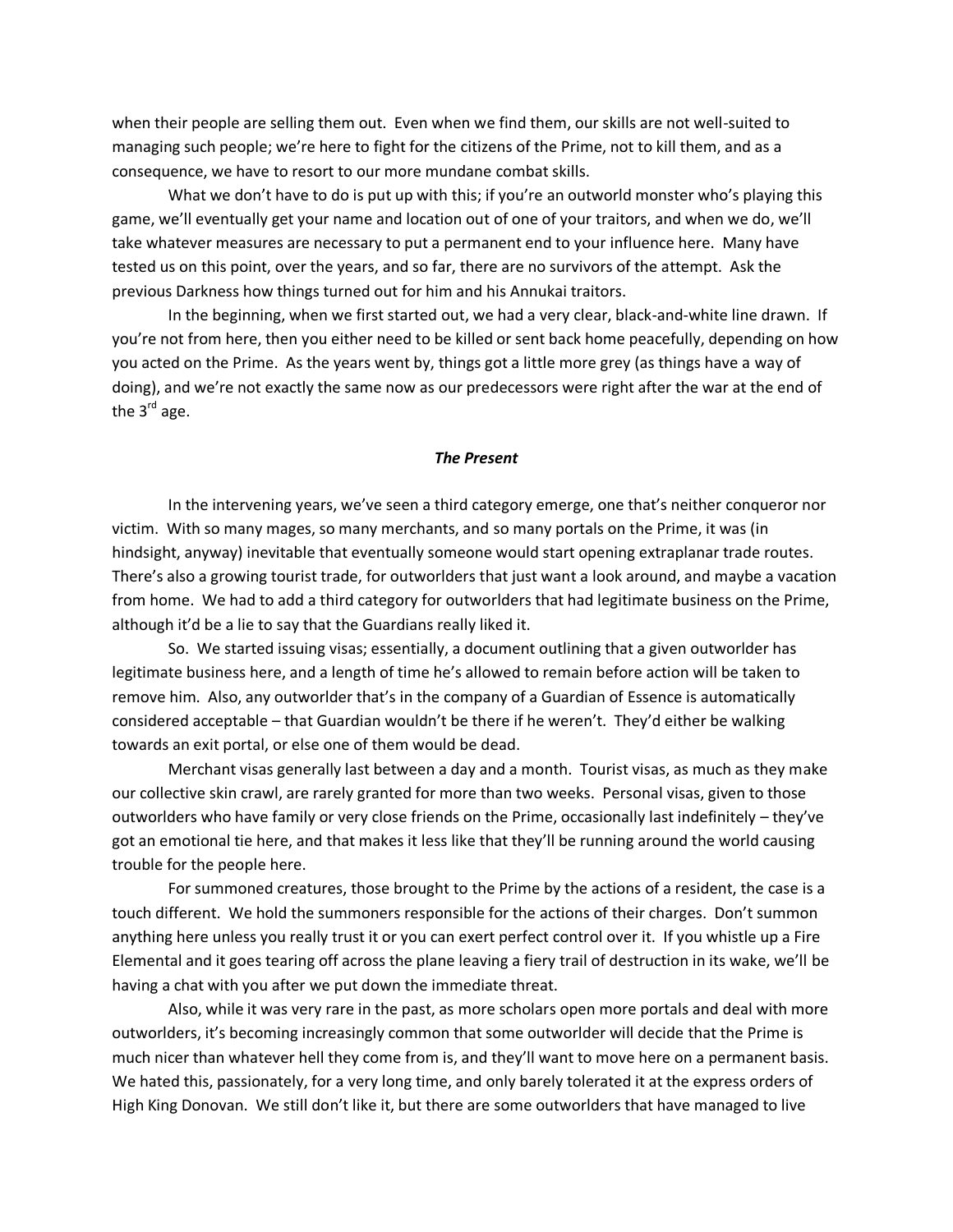here without causing any problems, some rarer examples that have had a noticeably beneficial effect on our world, and some rare few that have stood right there with us repelling threats from other worlds. We've even got one, an ex-Warden, who decided that saving a world *for* its people was much nicer than saving a world *from* its people; he is, at present, the only outworlder Guardian of Essence, and he's doing a damn fine job.

 So, if an outworlder wants to move here permanently, we'll tentatively allow it, and sometimes even help the guy set up shop – he's much less likely to cause trouble if he's got a house, three squares, and maybe a family to defend. For the first five years, he's here on a "trial-basis visa" – meaning that he doesn't have to produce a special reason for being on the Prime, but that we can send him back home at the first hint of trouble. There's no trial, no hearings, and no process of law – any Guardian who senses trouble can send a trail-basis visa back home, without complication from the rest of us.

 After five years of not causing trouble, or sometimes after only three years of being a healthy, positive influence on the Prime, we'll take back the trial visa and Mark the new resident. Once an outworlder has our Mark on him, we consider him a resident of the Prime, as much as anyone born here, and we'll be the first in harm's way if something threatens him from off world. Even if that thing happens to be residents of his former world – we don't like to get caught up in extraplanar wars between worlds that aren't ours, but we're not about to tolerate such a war spilling over into our house, regardless of who's involved. A criminal, even a mass murderer, from another world who shows up here and manages to get Marked is as safe from offworld persecution as we can make him. It happens more often than you might think, and we've had a lot of run-ins with Knights and such from offworld that have traced their quarry here. Most of them threaten war if we refuse to turn over their prisoner. Are we willing to go to extraplanar war over a convicted criminal?

 Go ask the Shattered Chains if they're willing to go to war over a single escaped slave. Go ask the Verdant Protectors if they're willing to go to war over a single tree cut down before its time. In all three cases, we're not going to war over a criminal, or a slave, or a tree. We're going to war over a principle; the Shattered Chains hold that freedom is worth fighting and dying for. The Protectors hold that the forests are worth fighting and dying for. We hold that the Prime should be safe from outworlders, and if a thousand of us die over that principle, the survivors will toast them as heroes.

 That's what we've been doing in recent years, sorting out the good from the bad, helping the one and getting rid of the other, with as much efficiency and precision as possible. We've been doing a great but largely unsung job for over a thousand years (notice how no omnipotent uberbeings have tried to conquer the plane? You're welcome.) We've been refining our skills and keeping our portal maps updated and current, and we would have been happy to do so forever. Then, some ugly things happened.

#### *The Undead*

 Given our chosen mission of keeping the Prime safe from dangerous outworlders, you might expect that we wouldn't like creatures of Decay running around tormenting citizens of the Prime. You'd be right, too, but the situation's more complicated than that. If the only undead that existed were refugees from Acheron, this would be easy for us – kill or Banish on sight. Sadly, that's not the case. It's a fairly trivial task for formal magic to transform a formerly-sensible human being into a vicious undead,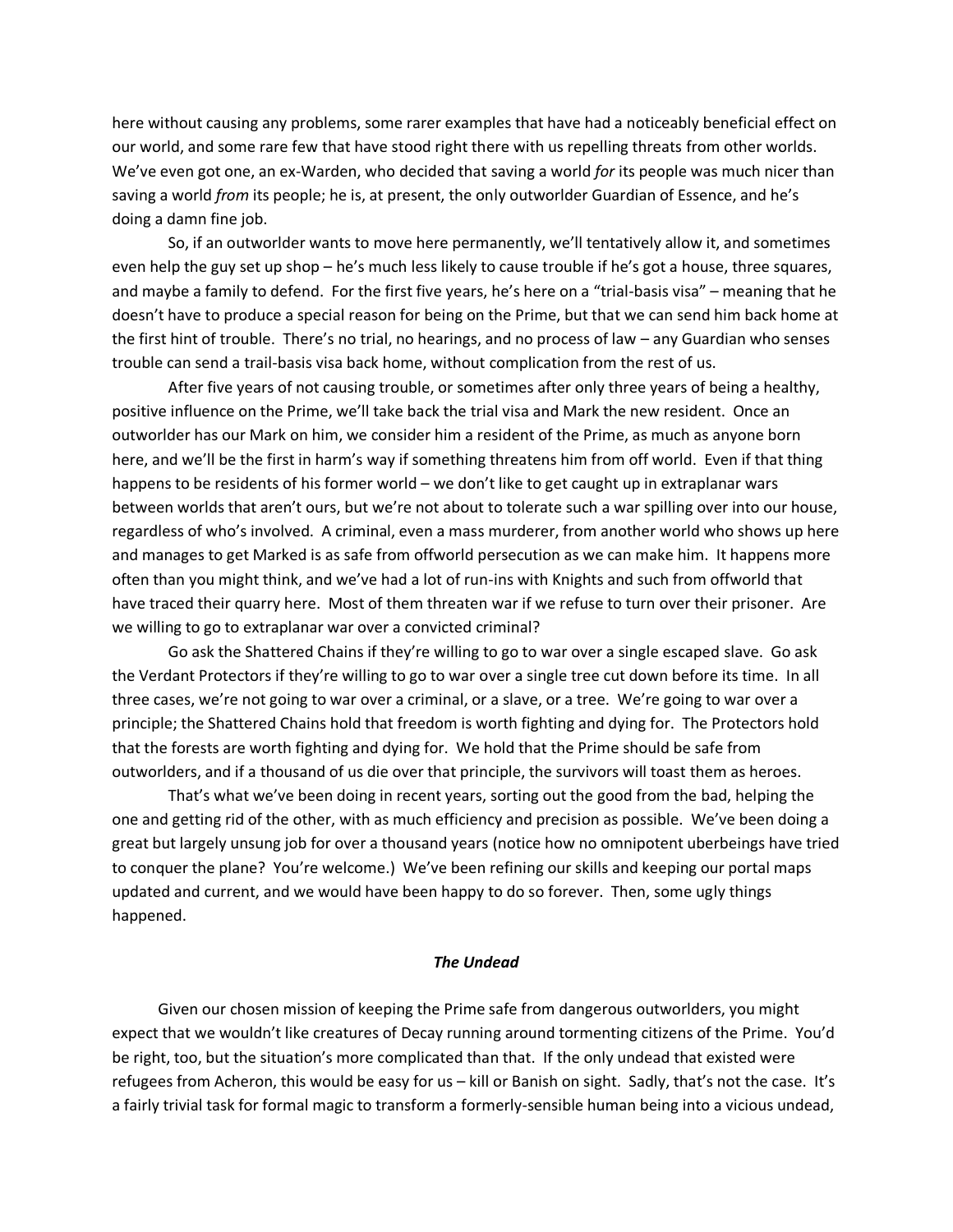and that guy has every bit as much right to stay in his home as we do. We're not here to punish people for poor taste in transformative magic.

 We're also not here to oppose Prime necromancers or the servants they raise. There are a lot of other organizations dedicated to ending the undead threat, and while they're entitled to do so, that's not our war. We draw the line at necromancers summoning in undead from Acheron, or from wherever else undead might be, but so long as the undead and necromancers and servants are natives of the prime, they're safe enough from us.

 Undead from other places are a vastly different story. There are penalties, harsh ones, for servants of Acheron found running around the Prime. Undead from other worlds are generally put to the sword or banished, unless they can come with some really damn good reason for us to leave them alone. We don't like the undead, and while we can't pursue an extermination campaign for a variety of reasons, we can certainly vent that frustration on outworlders.

 But that leaves us with a brand new problem. How do we tell them apart? An Acheron-born lich looks exactly like a Prime-born lich to us (and probably to everyone else, too, although we've never sat down and asked a Prime-born lich if he could spot a difference). We wouldn't want to attack the Primeborn, and couldn't resist attacking the Acheron-born, but how do we sort them out?

 The early answer was Banish. Launch it; if it works, or draws defenses, then we know we have a bad guy in front of us. If it fails, we know we don't, and although we're in the embarrassing position of explaining why we were launching combat effects at some guy who just happened to have a good transform, we're not in the position of murdering one of the people we're supposed to be guarding. Banishes are cherished weapons, and having to use a potential lifesaver as a detection tool made us all a little sad. It happened, not often but often enough, that one of us would drop a Banish on a good guy, and then lose a fight to a real outworlder for want of Banish. Unacceptable.

 Mercifully, though, the Prime provides, and it was not long before we learned to spot the differences. They're very subtle, and looking for them takes some practice, but with some practice, you can spot the faint ring of black around the outworlders. Our mages have a theory that the black ring is a sort of dissonant aura, produced by the conflict inherent in a Decay creature walking on the Prime. There's another theory out there that says the ring isn't really there  $-i$  t's just the Prime itself highlighting our targets for us. Mostly, we don't care about the why's and how's of it – we can sort out targets, and that's enough.

 We still can't tell a natively conjured fire elemental from a Fire refugee, but nothing else holds the raw threat that the undead do. Nothing else is as prevalent on the Prime, either; sure, there's the odd elementalist that ends up turning himself into a Stone Elemental, but for every one of those, there are a hundred that turned themselves into undead.

 So, now that we've established how we handle the undead, let's get back to that damned planar overlap, and how we're handling it.

## *Guardians of the Black Tower*

 While we were scratching our heads and getting pissed off about Acheron moving right into our house, High King Donovan was trading mail with a Deathlord. He's been doing that, off and on, for a long, long time, and while we don't like it (we remember the Reality War, even if the High King doesn't),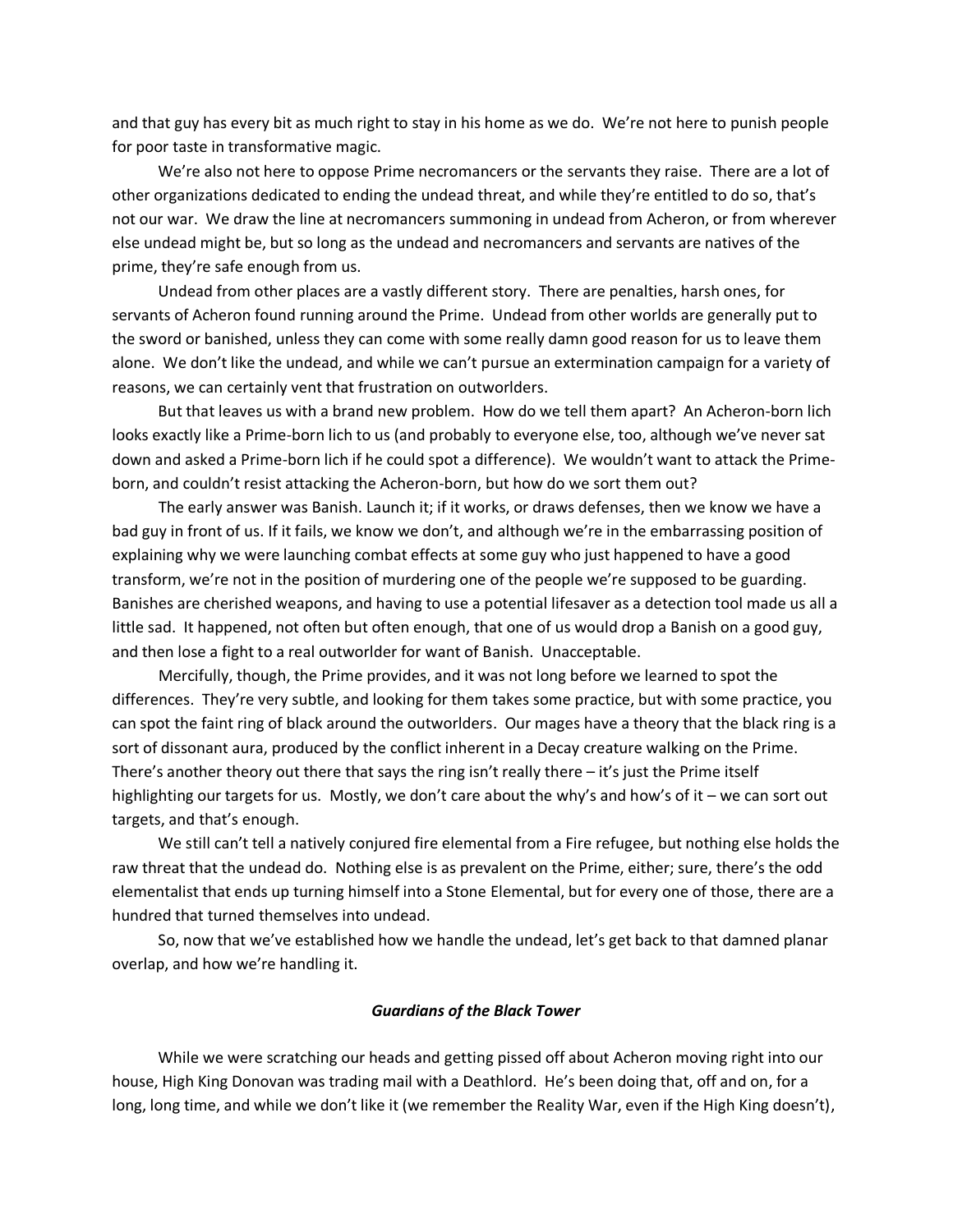he's the King, and whether we like it or not is a matter of indifference to His Majesty.

 We hadn't considered that a Deathlord might be as unhappy as we were to find his desert overlapping the Prime. We figured he'd be excited by the chance to launch another bid for domination of the Prime, and without the Black Gate as a chokepoint, he might very well succeed this time. We haven't forgotten how much raw volume the Lords of Acheron can generate, and we certainly haven't forgotten how they multiply force on a field – every fight they win makes it that much easier to win the next, as the dead are raised and pressed into service.

 The last time heroes of the Prime invaded Acheron, it didn't end so well for the Deathlords. They negotiated for peace when it became clear that we were going to wipe them out completely. We'd thought that was like tying a string around a tiger's foot to keep him from biting you, and everyone knew it was only a matter of time before they rallied their forces and tried again. It hasn't happened, not in thousands of years, but Deathlords can afford patience. They could wait another five thousand years, long enough for everyone who remembered the original war to die off, and attack again, this time against a freshly ignorant populace.

 But we apparently did have some real impact on the Deathlords. On one of them, at least. After his keep came under siege, he apparently decided that he'd be much happier as the lone Deathlord on Acheron than he would be trying to maintain forces in two planes. He's spent the entire intervening time building forces to go kill off his rivals, and that sounds great to us. Maybe one of them will set off a doomsday weapon and kill them all.

 And that's why he was upset to find his desert opening up into a forest. The Deathlords are powerful almost the point of omnipotence, but even they can't account for the actions of every creature in their domains at all times. Zilicus feared that it was only a matter of time before such a creature killed a citizen of the Prime, and wisely knew exactly how we'd react to that. Poorly. At the best, he'd lose resources and time trying to hold off a small band of exterminators; at the worst, he'd have the combined armies of the Prime knocking on his door again. Neither of those things helps him put down the other Deathlords. Both of them, and all the possibilities in between, are actively detrimental to his goals, and so he set about solving the same problem we were trying to solve: How do you keep citizens of the Prime safe when they could fall into Acheron without warning?

 We couldn't do it. The border is too wide and too fluid. Zilicus couldn't do it either, not without either sacrificing forces to watch the whole desert or extending his reach into the Prime (which is certainly out of the question). He did work out the solution, though, and no matter how much we hated it, we couldn't help but be flattered by it.

 Zilicus proposed the formation of his own Guardians. They'd be charged with keeping an eye on the desert and escorting citizens back to the Prime. We'd long since been charged with sending extraplanar creatures back home, and where those things overlapped, we had our solution. Zilicus's Guardians would assume responsibility for the desert and provide safe passage through it. We'd assume responsibility for the forest and escort such servants of his as might need aid back to the desert. With that arrangement in place, everyone gets where they're going, in as much as safety as anyone can expect anywhere.

 In another political play of uncommon wisdom, the Guardians of the Black Tower were trained by one of our very own, and one of the best of us. In the intervening time, they've all learned to treat us like visiting royalty whenever we cross paths. We know it's a political play, trying to gain our trust and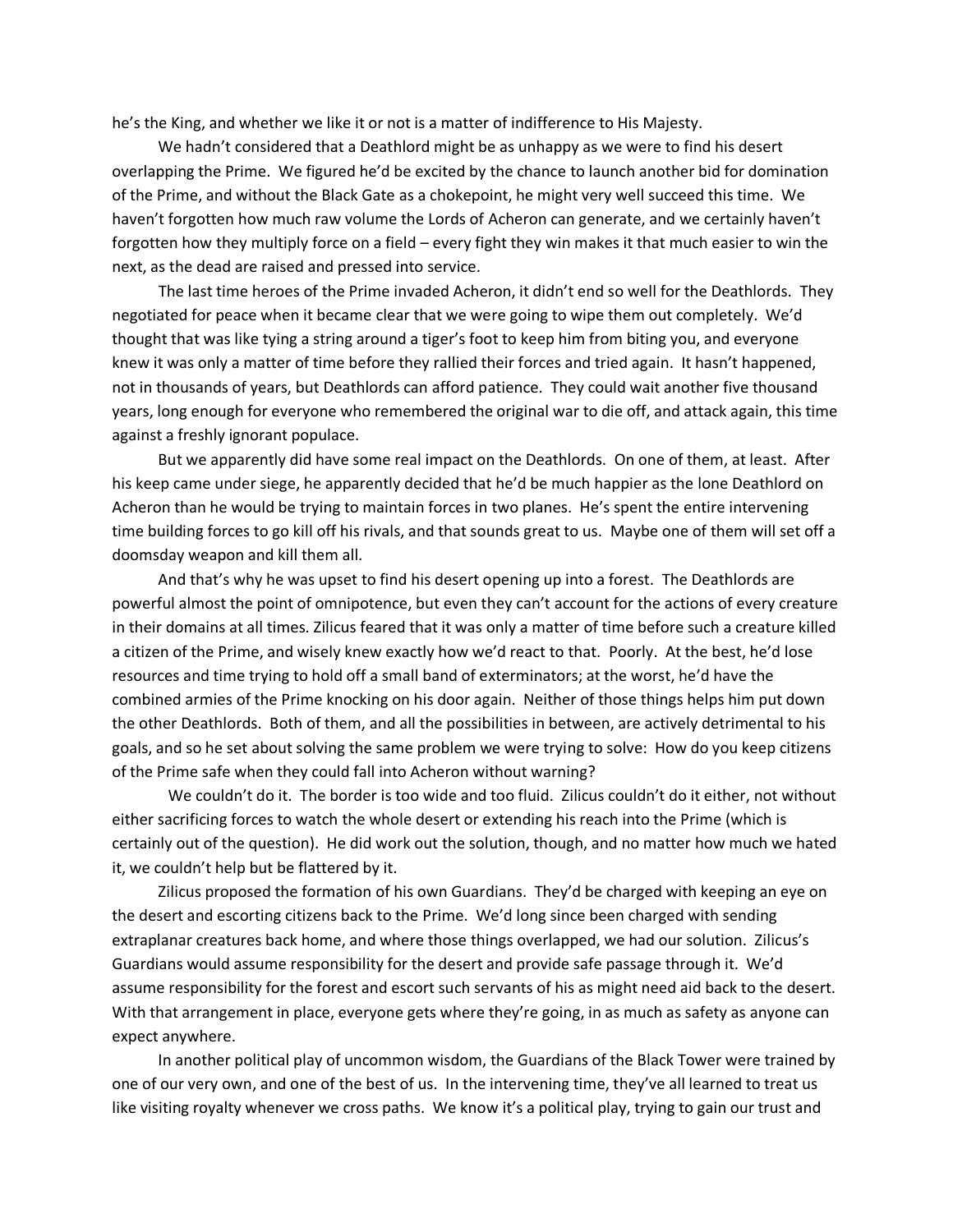our respect, but even knowing that, it's still working. In most cases, we actually do like those guys, and there have been times where a mixed group would sit around a campfire near the line and trade war stories. Their open respect even makes it hard to be jealous of their equipment – Zilicus takes his Guardians seriously, and the least of them are equipped with magic weapons suited to their task. Their leaders are so drenched in magic items that we wonder how they manage to move around under the weight of it all.

 It'd be awfully nice if High King Donovan took us as seriously as Zilicus takes his troops. We can occasionally requisition the loan of a specific weapon, but it has to be returned, and all we hear about are resource constraints and how there hasn't been a serious threat to the prime in thousands of years, and a bunch of other noise that translates into "It's more important for me to have another marble fortress than it is for you to have the tools to do your job."

 Still, for all the whining we do about our constantly substandard equipment, it's also true that our skills are up to the task, and whenever the planes present a threat our skills can't manage, it's rarely more than a year before the Prime equips us to handle the threat.

### *The Future*

 No one knows. With the recent treaties with Zilicus and Acheron, we're not terribly worried about an assault from that direction, but we don't know a lot about the third plane overlapping us. We're also not sure how this happened in the first place, and it's a constant worry that it'll happen again, somewhere else. It might even happen with Acheron again, and something like Necropolis backed by the power and greed of a less-friendly Deathlord is something none of us want.

 We considered investigating it, trying to figure out what happened and what was going to happen next, but decided against it. Our skills and philosophy aren't well suited to prying details out of unfriendly worlds, and there'd be that many fewer of us to guard the Prime while we were out looking. Besides that, it's a guarantee the Midnight Thorns are already unraveling it, and we'll pay whatever exorbitant price they care to know for the answers once they have them.

 In the meantime, we're working with our new colleagues from Acheron (and it still feels awfully strange to say that), and that's raised an interesting possibility. While it was just us, doing our best to keep our world safe from outworlders, it was easy to keep quiet and easy to overlook – our work isn't ever noticed until it fails. Now, with the Guardians of the Black Tower starting to develop odd new skills of their own (their Deconstruct skill has to be seen to be believed – it's astonishing what they can do to undead that make them sad), we're all starting to wonder if the other worlds will start developing their own Guardians. We're all for it; that'd mean all the portals were guarded on both sides, and make it much less likely that any critter from any world could mount a successful invasion of another world.

 If we find out something like that is going on, that'd be worth a trip to that world, purely in diplomatic interests. Sharing guardianship of the portals is great; sharing information between a sort of worlds-wide coalition of portal guardians would make us all vastly stronger than any of us would be individually. It'd also give us a ready way to handle things like that Air/Prime kingdom that used our home as a dumping ground for "criminals" – we could share forces to put down threats before they ever made it to the portals.

It's an exciting idea, but it's a sad truth that none of us are really skilled in diplomacy. Sitting